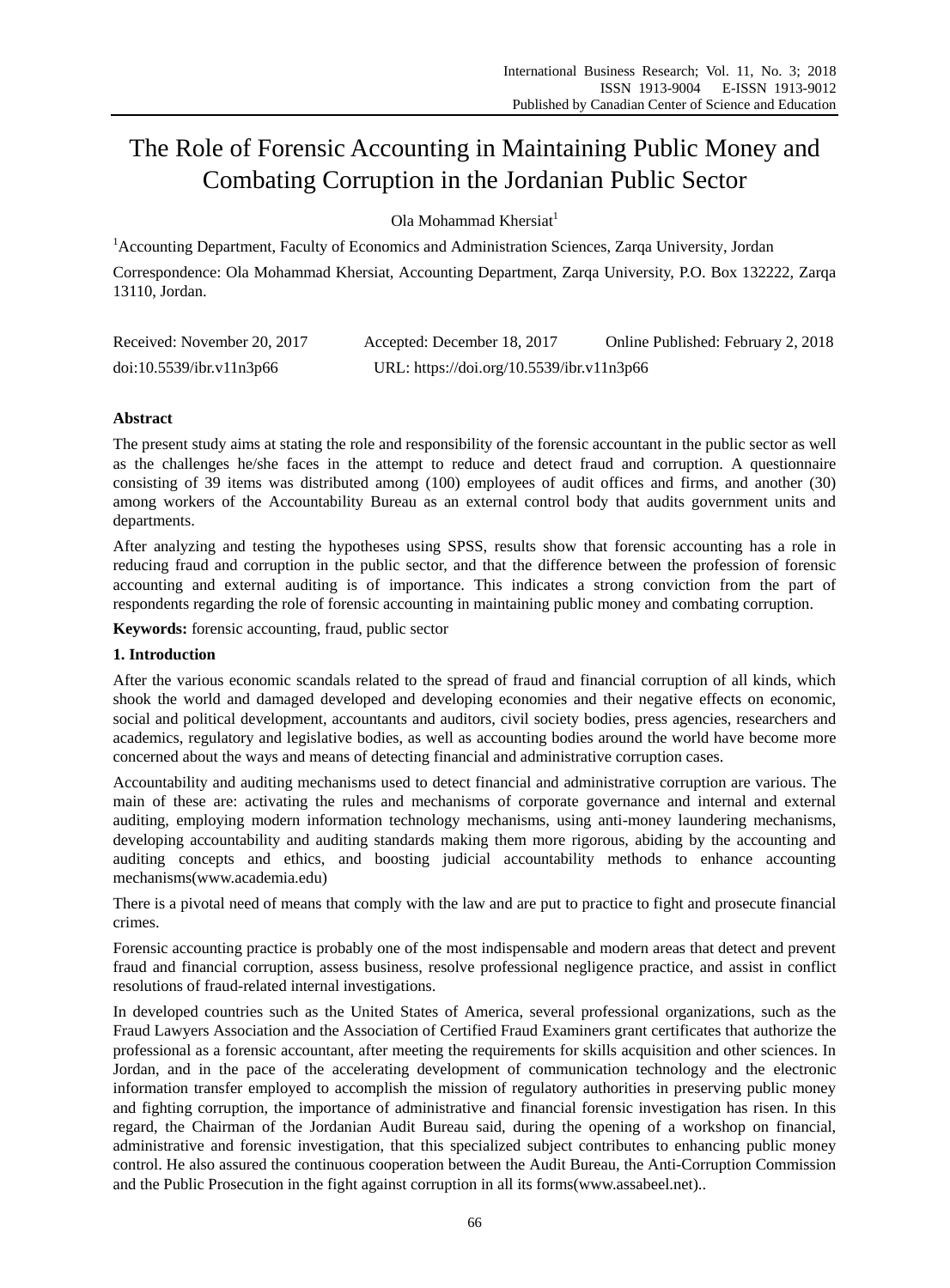He added that the region witnessed many aspects of economic openness, development of work systems, institutions, management methods, their diversity and the diversity of their performance and practices forms, which led to an increase in regulatory authorities` responsibilities, particularly in monitoring performance and promoting accountability and transparency through boosting public accountability and transforming supreme regulatory authorities into an institutional reform that effectively contributes to the preservation of public money.

Furthermore, he stressed the responsibility of employees in improving the performance of the department in which they work, and the need to train accountants and auditors and keep them posted with audit updates enabling them to conduct the forensic investigation procedures as per the related standards

Therefore, forensic auditing standards have included observing objectivity and fairness in audits and boosting audit procedures and control outputs with appropriate and substantial evidence.

#### **2. The Problem Statement**

With increasing cases of fraud and financial corruption in developing and developed countries, which have a negative impact on economic and social development, and the exploitation of economic and human resources, global crimes as theft, embezzlement and manipulation of public money, the need to effectively combat financial crimes to maintain a sound national economy becomes indispensable. Hence, the importance of knowledge, development and continuous training of auditors and accountants in the public and private sectors on the latest developments in auditing methods, reflecting the improvement achieved in control outputs that enable the accountant to conduct forensic audit, improve job performance and compliance with the legislations applicable in the Kingdom and contribute to the optimal use of public money.

#### **3. Study Hypotheses**

The study is based on two main hypotheses:

- 1. No record of the significant role of forensic accounting in reducing and detecting fraud cases in the public sector.
- 2. The difference between the forensic accounting profession and that of external audit is of no importance.

#### **4. Literature Review**

Popoola et al. (2014) investigates the competence requirements of accountants and auditors in the effective and efficient utilization of capability requirements, which have the potentials to usher in the best global practices in fighting fraud in the Malaysian public sector.

Specifically, the paper has the potential to resolve PCAOB (2008) challenges on who has the capability to detect fraud between the forensic accountant and the auditor. it has the possibility to create awareness to the users of public sector accountant and auditor on the mechanisms of fraud scheme significance. These users include the regulatory and enforcement agencies, courts, ministries, departments, and agencies. Finally and most importantly, the ability to prevent, detect, and respond to fraud requires holistic approach through the adoption of the forensic accounting mindset and skills on TPFRA in the Malaysian public sector.

Sidharta et al (2015) presents forensic accounting as a tool for fraud detection and prevention in the public sector organizations with particular reference to Indonesia. They found that the use of forensic accounting do significantly reduce the occurrence of fraud cases in the public sector. Therefore the use of forensic accounting can help better in detecting and preventing fraud cases in the public sector organizations in Indonesia.

Bhasin. M. (2015) conducted, nas part of study, a questionnaire-based survey methodology in which 14 specific research questions were asked, and 120 questionnaires were distributed to the preparers" and users" of the company FS(s). Finally, 85 responses from the participants were collected and analyzed using the percentage and frequencies of respondents. The study revealed that the practice of CA is always a deliberate attempt to gain undue advantage for accountants, managers and companies. Therefore, strong punitive measures should be promptly taken against all those found culpable in the act of CA. We recommend that "effective rules and regulation of accounting, audit and CG practices should be put in places, within the corporate-sector, to forestall the negative incidence of CA practices in India*."* 

Nonye et al(2015) determines the uses of forensic accounting as calculation of economic damage, determining the level of bankruptcy or insolvency for an organization, act as a guide in re-organization of organizational financial activities, used to check on security fraud, used for valuation of a business, etc. The basic skills required for the use of forensic accounting in public sectors include: knowledge of preparing financial statements, ability to compute key financial ratios, being informed on the types of audit evidence etc. The researchers conclude that forensic accounting is essential in every organization especially public sectors and recommended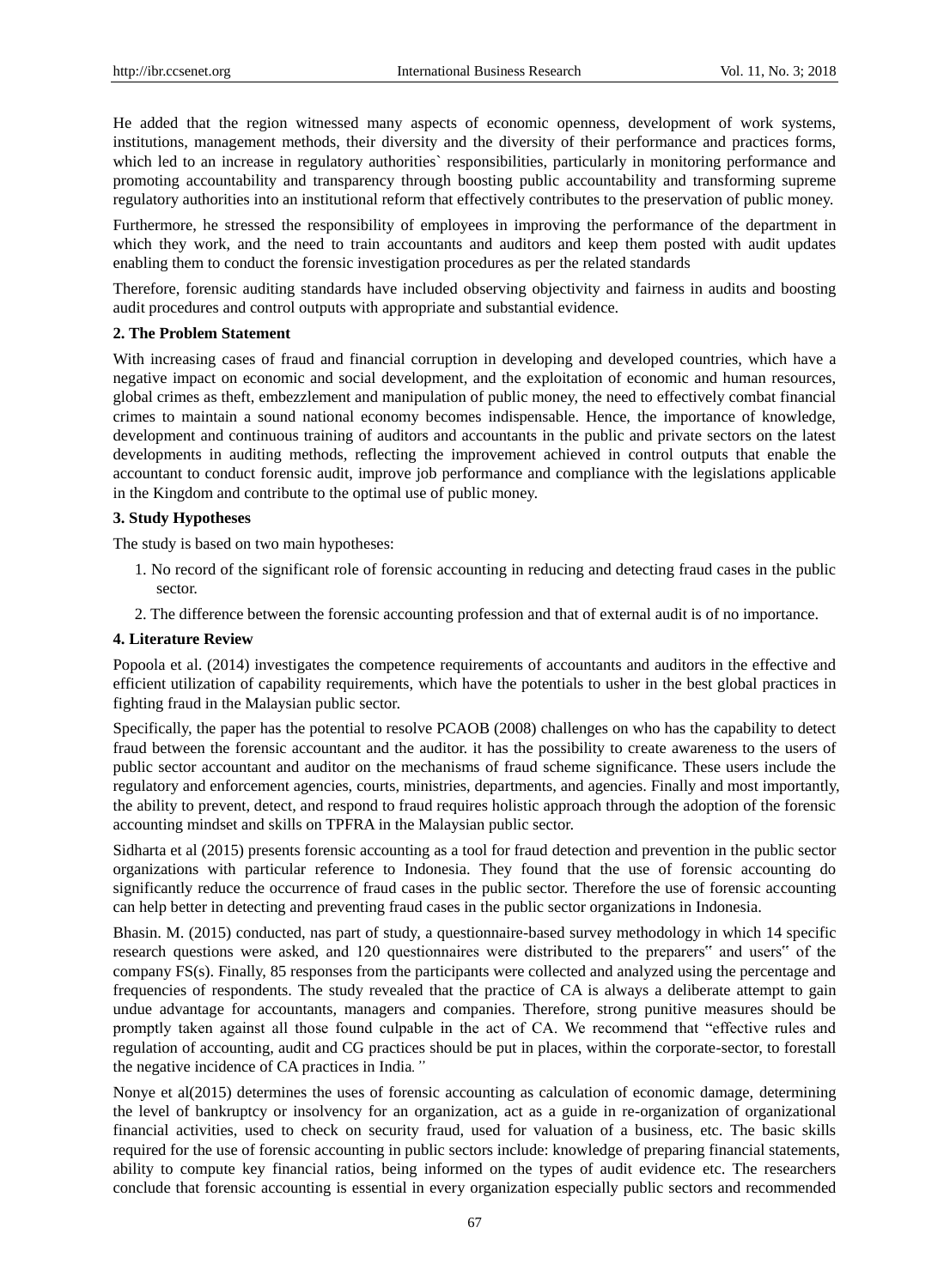that tertiary institutions offering accountancy and accounting education should ensure that forensic accounting is offered not just in the post graduate level but equally at the under graduate level and to curb the incessant cases of corruption in public sectors in Nigeria, forensic accounting must be professionally practiced in all organizations.

Imam et al (2015) utilize primary source of data collection. A total of 441 questionnaires were retrieved from public sector accountants and auditors, two anti-graft agencies, four professional accounting associations, the forensic section of the Nigeria Police Force and the Nigeria Bar Association using systematic sampling. Analysis was carried out using descriptive statistics, chi-square. The null hypotheses was rejected indicating an acceptance of government's intention that forensic accounting can be applied for preventing and detecting fraudulent financial practices in the Nigerian public sector. It recommended that forensic accounting be made statutory in the public sector to assist in preventing and detecting fraudulent financial practices. The implication of the findings is that rules and regulations are not in place, and professional ethics of forensic are not existent in the public sector. There is a need to adopt forensic accounting services in the public sector.

Claire, et al(2016) found out that the application of forensic accounting in Nigeria's public sector is effective in detecting fraud. There is a significant relationship between forensic accounting and litigation support service in Nigeria's court and lastly the application of forensic accounting in the public sector is effective in preventing fraud. The paper recommended that the public sector should give more credit to in the internal control system and initiate effective and efficient internal check and they should adopt a sound accounting system in principal and effective practices. The forensic accountant should acquire proper training on forensic accounting skills and procedures and officials in the public sector should embrace integrity, objectivity, fairness, accountability as a moral duty to reduce the level of fraud.

Claire, et al(2016) found out that the application of forensic accounting in Nigeria's public sector is effective in detecting fraud. There is a significant relationship between forensic accounting and litigation support service in Nigeria's court and lastly the application of forensic accounting in the public sector is effective in preventing fraud. The paper recommended that the public sector should give more credit to in the internal control system and initiate effective and efficient internal check and they should adopt a sound accounting system in principal and effective practices. The forensic accountant should acquire proper training on forensic accounting skills and procedures and officials in the public sector should embrace integrity, objectivity, fairness, accountability as a moral duty to reduce the level of fraud.

#### **5. The Theoretical Framework of the Study**

After the many scandals that shook the world and damaged whole economies, forensic accounting became effectively indispensable in combating fraudulent financial practices in business and economy, in particular, and in the society, in general. Forensic accounting has a much broader aspect than a fraud examination. It involves the application of analytical and investigative skills and embraces various sciences such as Accounting, Criminology, Law and Audit Investigation. The forensic accountant searches beyond records, accounting documents and invoices since they are convinced that appearances do not always reflect reality (Crumbley et al, p2).Detecting and solving problems of the kind prevents new ones from emerging and contributes to setting new standards for corporate conduct and financial reporting (Singleton,et al,2006).

Forensic accounting is defined as the science of collecting and presenting financial information in a form accepted in courts, against economic criminals(Manning,2005).

Defining each of the two words – forensic accounting- separately will increase our understanding of this term. The word forensic is related to jurisdiction and law courts, whereas accounting is the recording, classification and recapitulation of economic processes and events in a logical manner in order to provide financial information and communicate it to decision makers(Hopwood,2008, p3-5).

The combination of the two words carries a broader meaning beyond their simple definition. It refers to the use of accounting and information from other sources to objectively determine the reporting of facts in a way that boost s attitudes and the logical assumptions taken at Court (Hopwood,2008, p3-5).

The researcher believes that forensic accounting is the science of collection, analysis and investigation in order to solve financial issues in a manner that meets the standards required by the courts of law.

The previous definitions highlight the fact that the forensic accountant has special skills in accounting, auditing, finance, quantitative methods, certain aspects of the law, research, investigative skills to collect, analyze and evaluate the evidentiary case and communicate results effectively.

From the above mentioned, we can deduce that the profession of a forensic accountant is a combination of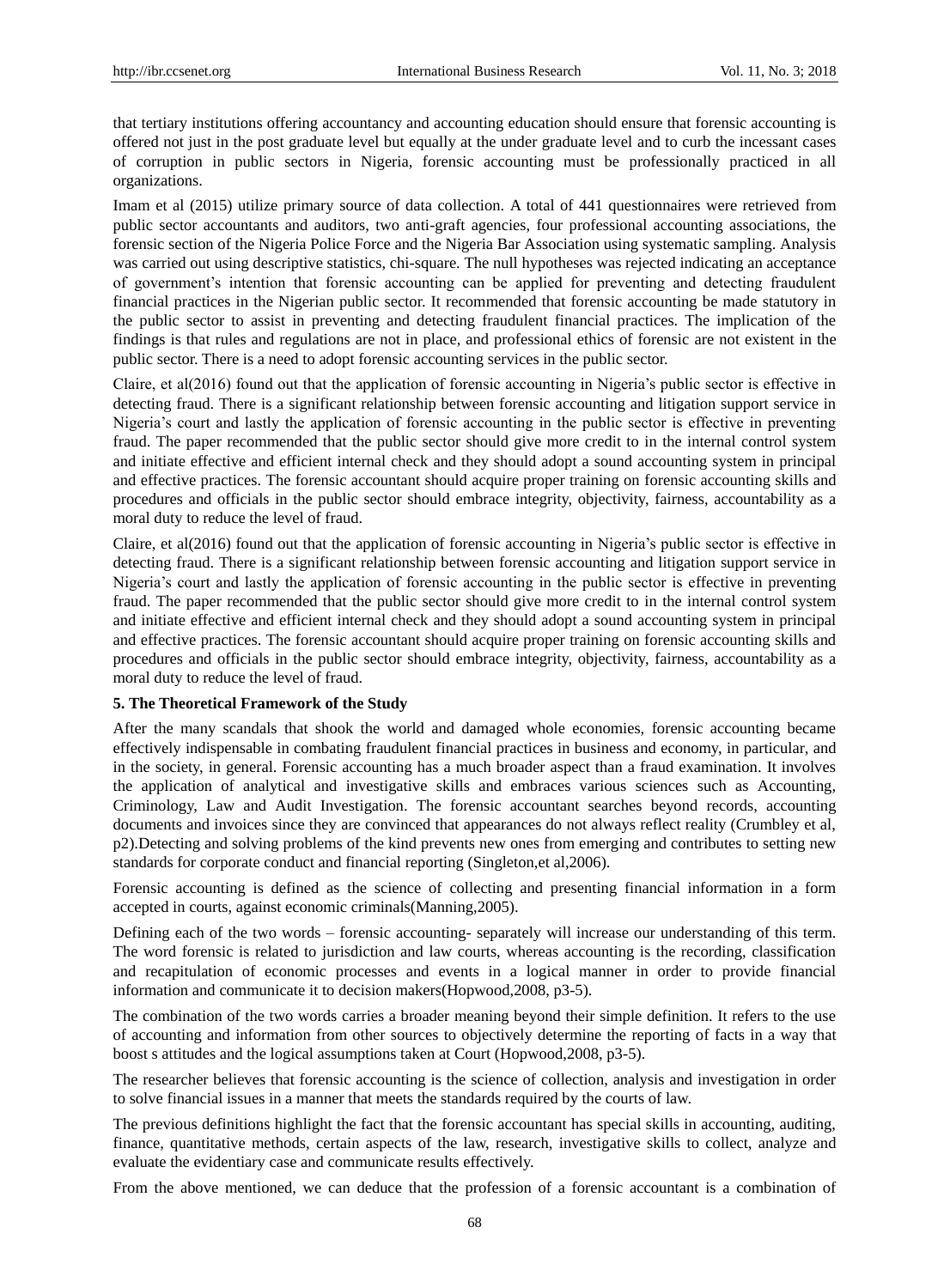accounting and fraud examining where knowledge of professional standards in accounting and law is essential. (Hopwood,2008).

The American Society of Certified Public Accountants classifies forensic accounting into two categories:

- 1. Investigative services: These are related to fraud examination or audit. They are services in which accounting experts track, detect, prevent and control fraud, embezzlement, misrepresentation and distortion in financial statements that shall or not lead to present before law.
- 2. Litigation and prosecution services: The forensic accountant acts as an expert and consultant and the fraud examiner testimony is presented before court as well as the forensic accounting services provided to solve assessment issues (Hopwood,2008,p3-5).

Therefore, the forensic accountant shall have skills in many areas. These include: audit skills, knowledge and investigative skills, criminology, accounting knowledge, legal knowledge, information technology, information communication skills and communication so that the results of his investigations and analyses can be communicated correctly and clearly to these services users( Hopwood,2008,p6-7).

The increasing complexity of work in a judiciary- related environment has enhanced the need for forensic accountability. Its applications to public areas can be summarized as follows:

- 1. Conducting the required investigations in which the forensic accountant helps in dealing with all allegations, adopting a neutral objective position.
- 2. Judicial support: Judicial support includes assisting lawyers in the investigation, valuation of integrity and amount of profits lost, construction claims, product demands and responsibilities, shareholder disputes, bankruptcies and contract infringement.
- 3. Criminal and judicial matters and proceedings.
- 4. Insurance claims.
- 5. Government (Singleton et al, p44-45).

## **6. Role and Skills of the Forensic Accountant**

The SOX Act and SAS NO.99 laws press the management, audit committees, executive officers, financial managers, independent auditors, internal auditors to implement forensic accounting techniques in their work(AICPA,2002). Given the importance of forensic accounting in the public sector, the Jordanian Accounting Bureau Chairman stressed that crimes against public money are considered crimes against the public resources of the country, such as theft, embezzlement and manipulation of public money. These crimes have become widespread worldwide, regardless of the fact that the exploitation involves public or private money or property (www.assabeel.net/news).

He also stressed that an employee in any public institution shall be trustworthy in relation to the public interest and within the scope of his work. They shall do their best to contribute effectively to the good performance of the department or institution they work for. He added that the continuing developing, training and education of auditors and accountants and updating them on the latest developments in audit methods and methodologies is positively reflected on the improvement and development of audit outputs, enabling the auditor to carry out the forensic audit in accordance with the relevant standards (www.assabeel . net/news).

The AICPA fraud team has issued a report requiring the forensic accountant to follow the auditing standards. When the forensic accountant realizes that the fraudulent practice has become quite obvious, the audit turns into a forensic investigation. The forensic accountant uses and implements investigative techniques that are not within the scope of traditional financial audit (Durkin, et, al, 2003).

Internal and external auditors must apply forensic measures and procedures to each audit process on the grounds of the failure of the fraud prevention program. Should the internal and external auditors, the fraud audit committee suspect of any fraudulent practice, the forensic accountant is sent for by managers to participate in the audit process. Accordingly, the investigative steps will be: a typical regular review - extensive investigative review –forensic accounting (Crumbley, et, al, 2007).

Jack Burke Co. a judicial competence entity uses seven investigation techniques:

- Analysis of account records and cash tracking.
- Search of people`s backgrounds and past history.
- Developing confidential sources of information.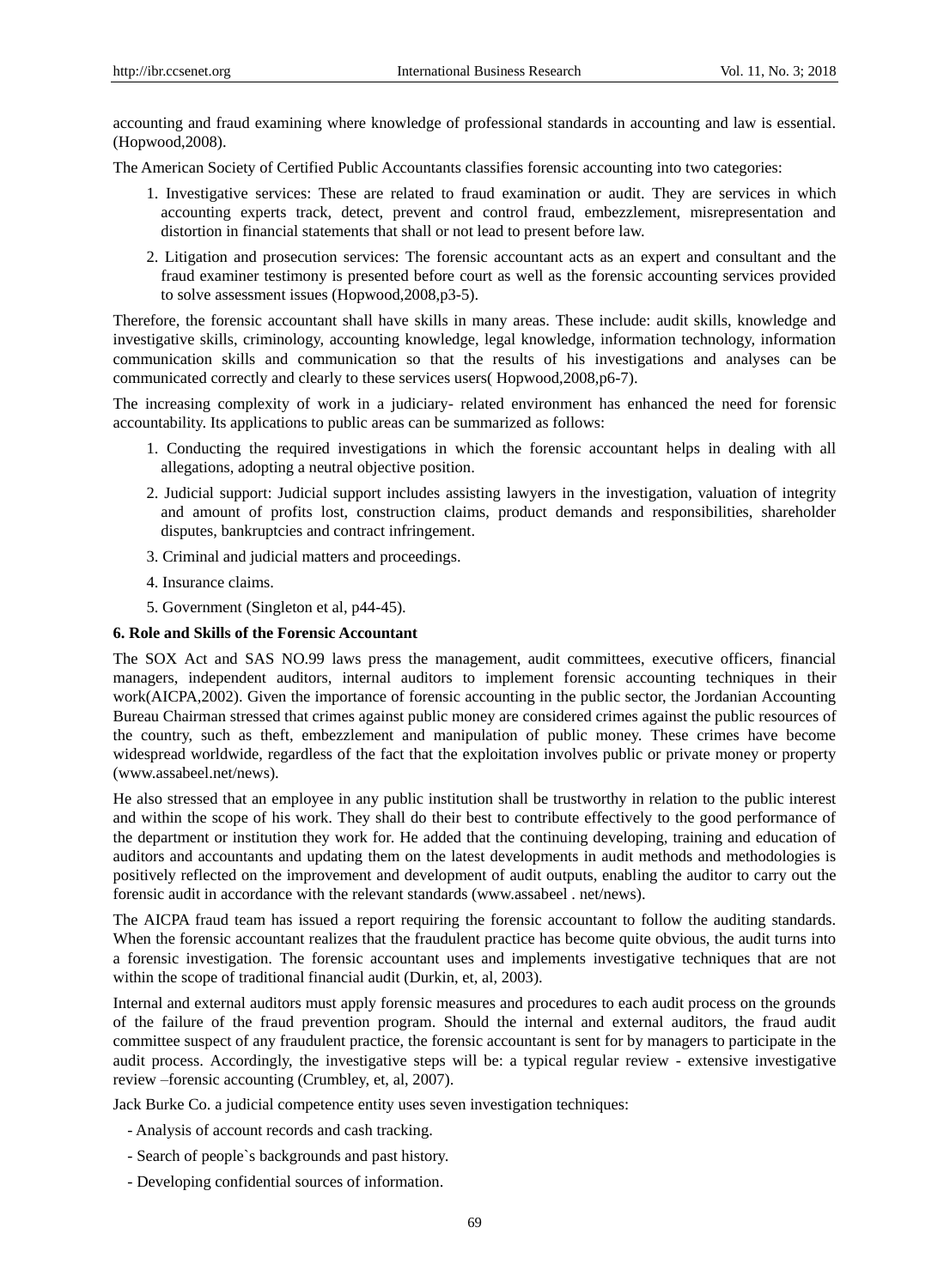- Interviewing people, questioning them and finding witnesses.
- Administrating supervision and control processes.
- Leading and directing secret operations.
- Identifying physical evidence, finding and maintaining it. (www.jackburkeassociats.com.)

The forensic accountant must adopt the correct, sound, professional judgment when reading and evaluating financial reports. Business and economic activities are usually clever in concealing those tricks and accounting tricks by using creative accounting techniques. Therefore, the fraud auditor should always be vigilant about financial fraud. Bruce Dubinsky, a forensic accountant, says, "It is not finding what you can see, but seeing what you can find."(Lopez, 2003)

Davia, H.R. classifies fraud audit into two patterns: Proactive/ predictive and the subsequent/ retroactive. In general, the independent external auditor does not conduct predictive audits; rather, he looks for fraudulent practice that has actually occurred and could lead to significant deviations in the financial statements. On the other hand, in predictive audit, the auditor has little evidence of the fraud and therefore the audit procedures of the fraud predictive audit are different from those of the fraud subsequent or reactive audit (Davia, 2000).

The forensic accountant notes faults and small deviations in the way the following work: corrupt executives, employees, thieves, blackmailers, fraudsters, etc. Since criminals may not have the ability to conceal their traces, the forensic accountant looks for that salient part of the hidden financial fraud (Shaw, et, al 2000).

In general, the independent auditor takes the large picture in his review of books, records and control practices, whereas the forensic accountant grasps a small part of the economic activity (Shaw, p81) and uses sophisticated electronic software programs to carefully examine and sieve out: files, links, weak connections, unusual patterns( Lopez,2003).

## **7. The Role of International and National Institutions in Government Financial Control and in the Fight Against Corruption**

The specific objectives of financial control as stipulated in the Lima Declaration regarding the basic principles of financial control are: - The effective and appropriate use of public money, developing a sound financial management, the orderly implementation of administrative activities and communicating information to public authorities and the public through the publication of objective reports reflecting the specific objectives. Itis essential for the stability and development of countries to work and be within the objectives set by the United Nations.

The Lima Declaration also comprised the seven basic principles of financial control, the first of which includes general rules and the purpose of financial control. The concept of financial control and its inception are closely linked to the concept of public financial management. This is because managing public funds requires trust and a sense of responsibility. Financial control is not a final goal in itself, but a fundamental part of the control system and its purpose are determined as follows:

• Disclosure of deviation from standard standards (e.g., local and international auditing standards)

•Detecting the violation of the rules of legality, efficiency, effectiveness and saving in the management of funds quickly enough to make it possible to take corrective action in individual cases, placing responsibility on individuals, getting compensation or taking steps to prevent people from committing such offenses or at least making it harder for them to return to such deeds in the future (Lima Declaration on the Fundamental Principles of Financial Control).

As published by the International Organization of Supreme Audit Institutions (INTOSAI) in the International Journal of Government Financial Control, in its volume No. (43) No. (2) of April, 2016, training state auditors is a basic need since human resources are an asset of unequal value in every organization. There is a solid connection between human resources management and institutional performance. Failing to manage human resources in state auditing is a factor that has a negative impact on SAI's (Supreme Audit Institution) overall performance. Training is one of the basic ways to achieve improvement in the human capital competencies sought by supreme supervisory bodies. INTOSAI encourages high-level audit bodies that consider training as an ongoing process and adapt to it on the basis of individual needs. In his speech in September 2011, at the Nanjing Auditing University, China, regarding the critical role of auditors' training, Joseph Moser, Secretary-General of INTOSAI and President of the Austrian Court of Audit, emphasized that, "training is essential to strengthen government audit, improve performance, improve transparency, ensure accountability, maintain credibility, fight corruption, enhance public confidence, and support efficient receipt and use of public resources, which in turn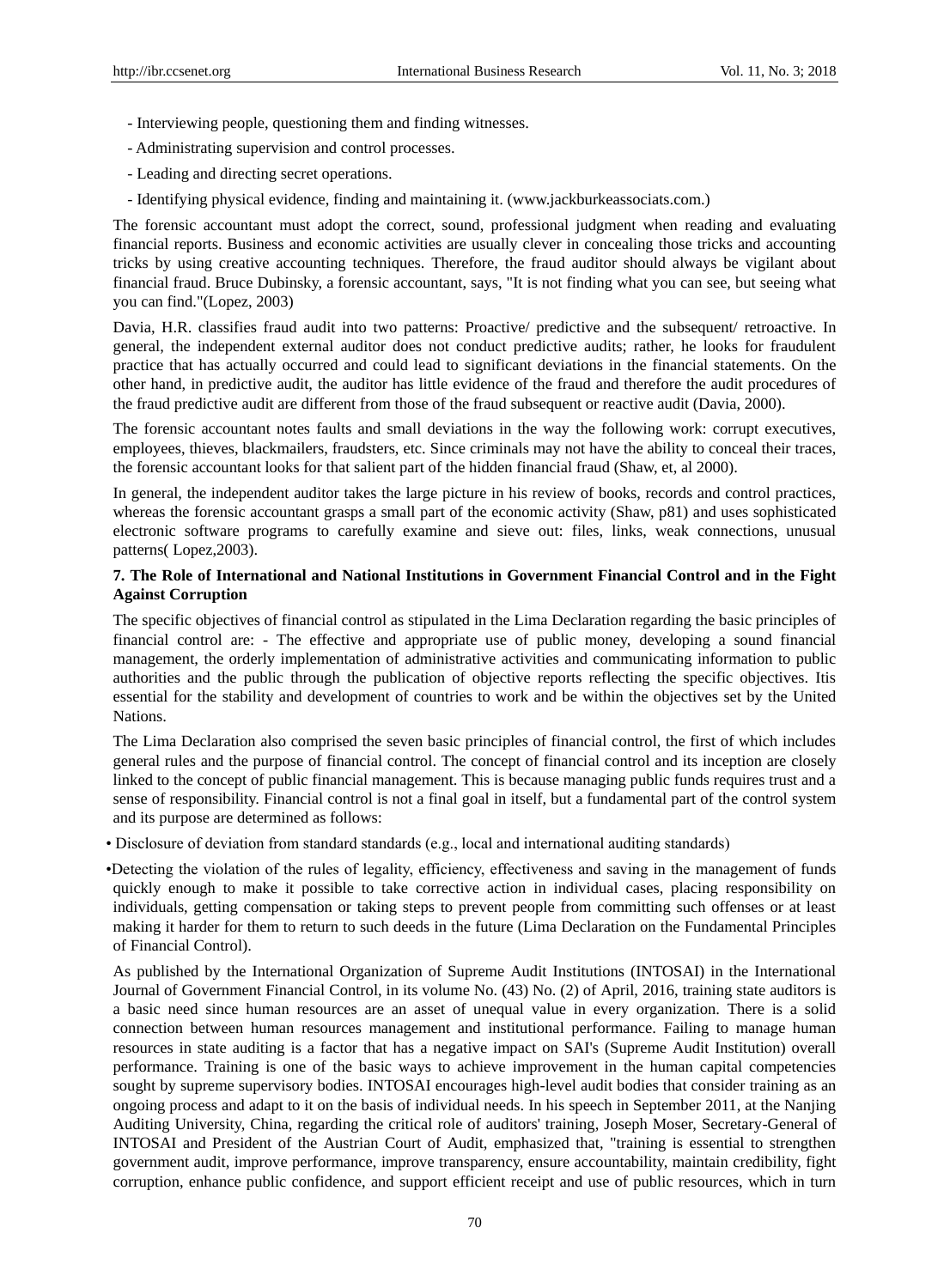aim to benefit citizens".(International Journal of Government Financial Auditing, 2016, 18).

At a local level, Jordan has developed and implemented effective policies to consolidate the principles of national integrity by activating an anti-societal culture, and developing effective mechanisms and strategies to combat corruption from 2013-2017, which are capable of fighting the sources of corruption and reducing its spread in society with the participation and cooperation of all Institutions of the public and private sectors, civil society organizations and international institutions, while taking the necessary measures to prevent and eliminate it, and eventually, create an appropriate environment through the development of a modern and effective administrative and legal framework for the public and private sectors and civil society institutions, and increase the effectiveness and efficiency of the anti-corruption agencies financially and administratively in order to enhance confidence in state institutions.

The national anti-corruption strategy is based on the following basic principles:

- A sound political will to promote national integrity and fight corruption.
- Rule of law.
- Respect for human rights and the prevention of personal assassination.
- Consolidating integrity principles at personal and institutional levels.
- Transparency and accountability.
- Independence of the judiciary.
- Cooperation and coordination between the competent authorities.
- Community participation.

• Following up the implementation of the strategy (en.wikipedia.org/wiki/jordanian Auuti corruption -commission-JACC).

These strategies have strengthened Jordan's retreat in the global ranking from 45 to 53 points in 2015 to the rank of 57 by 48 points in 2016, as shown by the Transparency International's Corruption Perception Index 2016 report. Most Arab countries have shown a retreat in the index and an increase in corruption rates compared to the results of 2015, except for Tunisia, which advanced one position in the global ranking and three points in the index, jumping from 38 points in 2015 to 41 points in 2016. This is due to the resumption of the Anti-Corruption Commission to its activity since the beginning of 2016, an independent belonging to senior officials in the state. All other Arab countries witnessed adecline in their index ranking as compared to that of 2015.

Qatar, which ranked first in the Arab world and second globally with 71 points, dropped to place 31 with 61 points, giving UAEthe first place in the Arab world and 24th globally with 66 points, which is also considered a drop from last year when it ranked 23 with 70 points.

Saudi Arabia has dropped 14 places in the world rankings, ranking $62<sup>nd</sup>$ with 46 points, as compared to last year rank of 48th globally by 52 points. Egypt also dropped 20 places, but its number of points has only declined by two.

Iraq, Libya, Syria, Yemen, Sudan and Somalia were among the 15 countries placed last in the world ranking. Somalia ranked last with only 10 points.

In terms of transparency and integrity, no Arab country is among the top 20 countries in the world ranking whereas more than 7 Arab countries are ranked last in the list.

These countries are witnessing wars and disturbances that have, in turn, increased rates of corruption, impunity, mismanagement and the use of power in exceptional circumstances.

According to the Corruption Index, the global ceiling must exceed 50 points in order to qualify a country as having a good rank in combating corruption. According to this global ceiling, most Arab countries, with the exception of the UAE and Qatar, are below the global average, and 12 Arab countries are classified among the most corrupt countries in the world(www.transparency .org/news/feature-perceptions-index-2016).

## **8. Research Methodology**

This section presents the methodology adopted in this study, where statistical methods were used through the SPSS program to analyze the study hypothesis and test it, and analyze the discrepancies in the attitudes of the study sample. The arithmetic mean and the standard deviation are two of the methods used in this study methodology.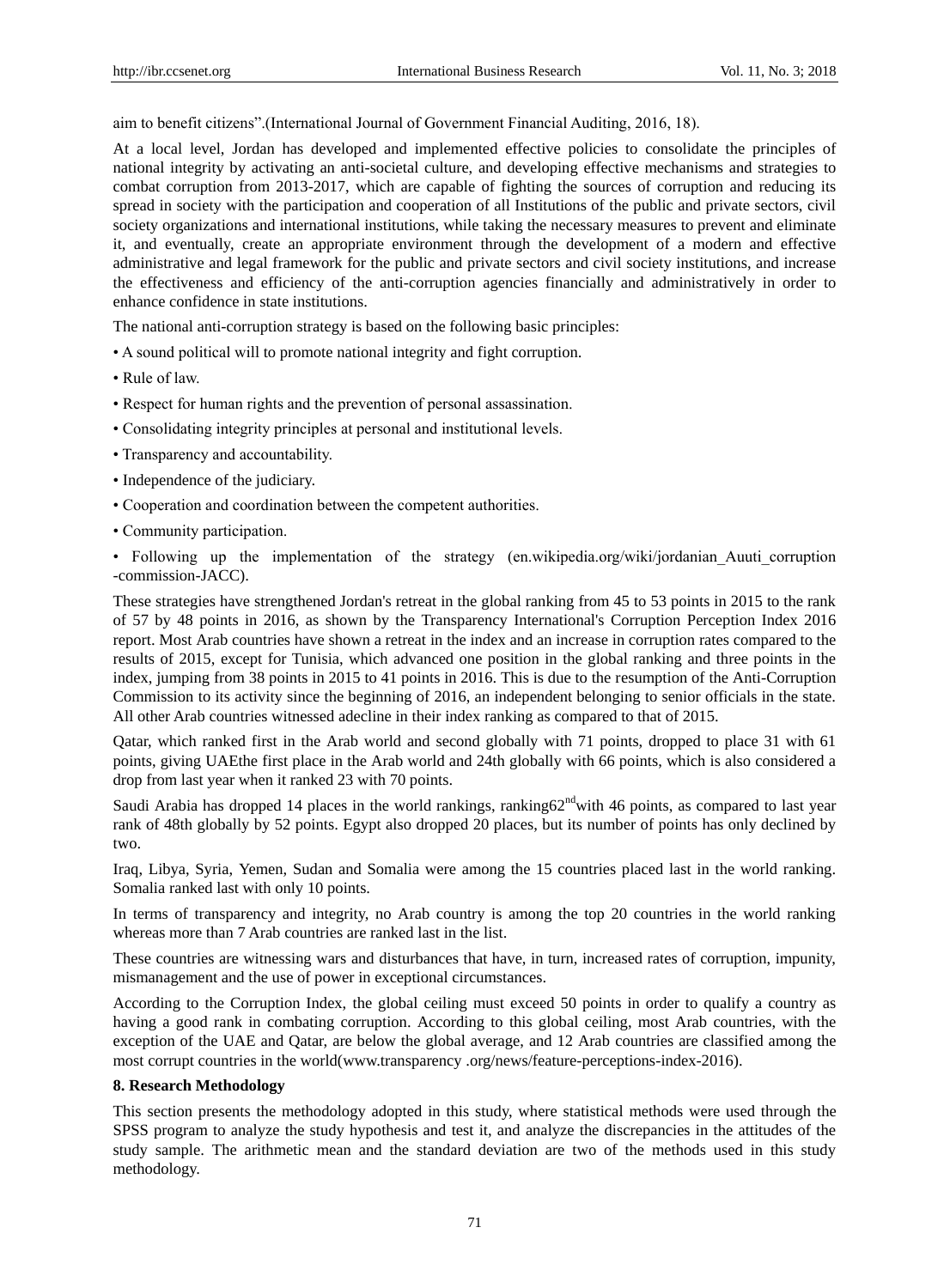## *8.1 The Study Sample*

The sample of the study consists of 100 employees of the Jordanian Audit Bureau and 30forensic accountants working for accounting companies and audit offices.

## *8.2 Practical Side*

Aiming to achieve the objectives of the study, the previous relevant literature was reviewed. Accordingly, the study tool was designed in the form of a questionnaire based on the Likert Quintet Scale, consisting of (39) items that adopted the five-level item format (strongly agree, agree, neutral, disagree, strongly disagree).The scores given to the items were (5, 4, 3, 2, 1), respectively.

#### *8.3 Internal Consistency among Scales*

The Kronbach Alpha coefficients were obtained for the internal consistency among the scales. The Kronbach Alpha coefficient among all items of the first questionnaire reached (84.4%), and (86.8%)for the second questionnaire. This is a high value reflecting sufficient stability values for conducting this study as the acceptable value for significance on the stability of the study tools would be (60%).

## *8.4 Analysis of the Results and Hypothesis Testing*

The responses on the role of forensic accounting in preserving public money and combating corruption were analyzed to obtain the study sample points of view regarding responses to the following study questions:

1. No record of the significant employment of forensic accounting in reducing and detecting fraud cases in the public sector.

2. There is no significant consideration of the difference between the forensic accounting profession and that of external audit.

In order to answer the previous questions and identify the role of forensic accounting in reducing cases of fraud and corruption in the public sector, the following table shows the descriptive statistics (arithmetic mean, standard deviation) for each of the items of this study.

One- sample statistics (Table 1)

|                                                            | N    | Mean   | Std. Deviation | Std. Error Mean |  |  |  |
|------------------------------------------------------------|------|--------|----------------|-----------------|--|--|--|
| Forensic accounting includes knowledge of several          | -130 | 4.1769 | .48967         | .04295          |  |  |  |
| disciplines such as accounting, auditing, law, psychology, |      |        |                |                 |  |  |  |
| communication and information technology.                  |      |        |                |                 |  |  |  |
| The criminal accountant conducts investigations, provides  | -130 | 3.4077 | 1.17266        | .10285          |  |  |  |
| legal advice and expert services, helping to prosecute     |      |        |                |                 |  |  |  |
| fraud and financial crimes in the public sector.           |      |        |                |                 |  |  |  |
| Average                                                    | 19   | 3.8221 | 22604          | .05186          |  |  |  |

The table(1) shows that the item stating "Forensic accounting includes knowledge of several sciences such as accounting, auditing, law, psychology, criminology, communication and information technology" came first in relation to the items measuring the role of forensic accounting in reducing cases of fraud and corruption in the public sector, with an arithmetic mean of (4.1769), and a standard deviation of (7.8967), while item" The criminal accountant conducts investigations, provides legal advice and expert services, helping to prosecute fraud and financial crimes in the public sector" came last among items with an arithmetic mean of (3.4077), and a standard deviation of(1.17266). results indicate that the arithmetic mean for all items is (3.8221), which is a strong indicator that forensic accountability has a role in reducing fraud and corruption cases in the public sector.

#### One-Sample Statistics (Table 2)

|                                                           | N    | Mean   | Std. Deviation | Std. Error Mean |
|-----------------------------------------------------------|------|--------|----------------|-----------------|
| The external auditor shall submit his opinion in the      | 130  | 3.9462 | .73991         | .06489          |
| financial statements regardless of the future use of that |      |        |                |                 |
| opinion by third parties. The investigator shall seek to  |      |        |                |                 |
| confirm or deny the existence of a particular problem     |      |        |                |                 |
| and if any, report its extent and possible causes.        |      |        |                |                 |
| The work of the external auditor does not normally        | -130 | 2.8923 | 1.33089        | .11673          |
| involve immunity, whereas the forensic investigation is   |      |        |                |                 |
| organized to be performed in an environment which         |      |        |                |                 |
| involves immunity since there is a possibility of         |      |        |                |                 |
| addressing judicial support, services.                    |      |        |                |                 |
| Average                                                   | 20   | 3.4795 | 29996          | .06707          |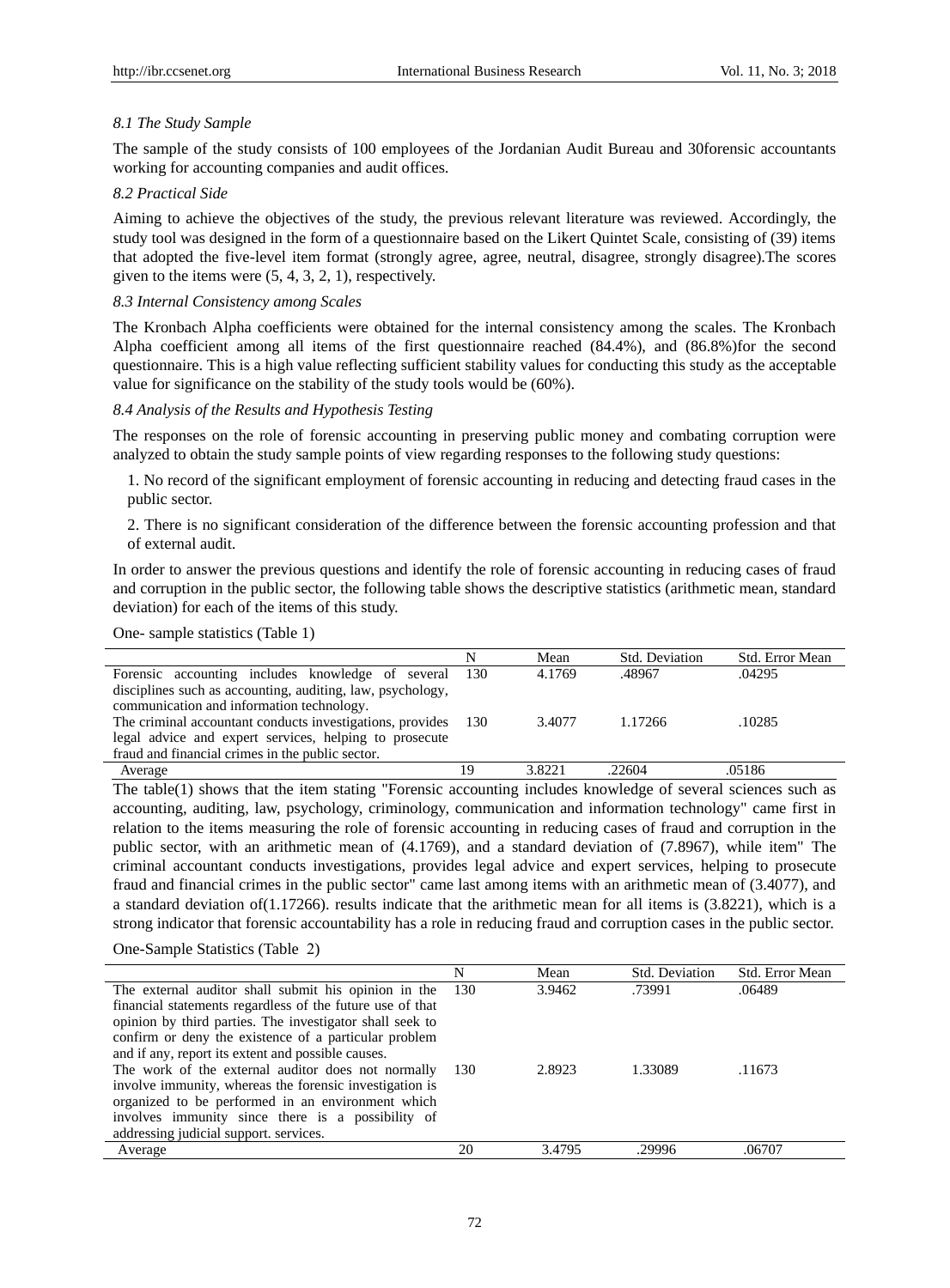Table(2) shows the arithmetic mean and the standard deviation for each item of the study hypothesis "The difference between the forensic accounting profession and the external audit is important." The table shows that "The external auditor expresses his opinion regarding financial statements regardless of the future use of that opinion by third parties, whereas the investigator seeks to confirm or deny the existence of a particular problem, and in case of any, report on its range and possible causes." came first with an arithmetic mean of (3.9462) and a standard deviation of (0.3991). On the other hand, the item " The external auditor`s work is not subject to immunity, whereas the forensic examiner`s work is organized to be performed in an environment subject to immunity due to the possibility of addressing judicial support services. "Came last with an arithmetic mean of (2.8923) and a standard deviation of (1, 33089). Results show that the arithmetic mean for all items (3.4795), which is a strong indicator that the difference between the profession of forensic accounting and external audit is important. "

#### *8.5 Testing Hypotheses*

The researcher used one-sample test to test the current study hypotheses at the confidence interval of the difference of 95%. The results of the hypothesis test are as follows:

#### 8.5.1 Results of Testing the First Hypothesis

The first hypothesis states that, "there is no significant role for the use of forensic accounting to reduce and detect fraud in the public sector." To test this hypothesis, one-sample test was used for a single sample using Test Value  $= 3$  as a reference value representing Likert scale. Table( $3$ ) shows this test's results:

#### One-Sample Test(Table 3 )

|                 | Test Value $=$ 3 |    |                            |                 |            |            |          |    |     |
|-----------------|------------------|----|----------------------------|-----------------|------------|------------|----------|----|-----|
|                 |                  |    |                            |                 | 95%        | Confidence | Interval | of | the |
|                 |                  |    |                            |                 | Difference |            |          |    |     |
|                 |                  | Df | $\mathrm{Sig.}$ (2-tailed) | Mean Difference | Lower      |            | Joper    |    |     |
| <b>VAR00001</b> | 15.853           |    | .000                       | .8221           | .7132      |            | .9311    |    |     |

The table above shows that  $sig = 0.00$  is less than  $(0.05)$  indicating the significance of the difference between the arithmetic mean of the sample adopted according to the measuring tool (3), meaning that there is a significant role for the use of forensicaccounting in reducing and detecting cases of fraud in the public sector. Therefore, the null hypothesis that "there is no significant role for the use of criminal accounting in the reduction and detection of cases of fraud in the public sector" is just refuted.

#### 8.5.2 Results of Testing the Second Hypothesis

The second hypothesis states that "The difference between the profession of forensic accounting and external auditing is of no importance." To test this hypothesis, One-Sample Test was used for a single sample using Test Value = 3 as a reference value representing the Likert scale. Table( 4) shows the results of this test:

#### One-Sample Test(Table 4 )

|         | Test Value $=$ 3 |    |                   |                 |            |            |          |    |     |  |
|---------|------------------|----|-------------------|-----------------|------------|------------|----------|----|-----|--|
|         |                  |    |                   |                 | 95%        | Confidence | Interval | of | the |  |
|         |                  |    |                   |                 | Difference |            |          |    |     |  |
|         | m                | Df | $Sig. (2-tailed)$ | Mean Difference | Lower      |            | Upper    |    |     |  |
| Average | 7.149            |    | .000              | .4795           | .3391      |            | .6199    |    |     |  |

The table above shows that  $sig = 0.00$  is less than (0.05), which indicates the significance of the difference between the arithmetic mean of the sample adopted according to the measuring tool (3), meaning that the difference between the forensic accounting profession and the external audit is of importance. Therefore, the null hypothesis stating that, "The difference between the forensic accounting profession and the external audit in of no importance" is just refuted.

## **9. Conclusions and Recommendations**

#### *9.1 Conclusions*

The researcher has reached the following conclusions:

- 1. There is an urgent need to modernize and develop the methods, mechanisms and methodologies of traditional auditing to become a more efficient and effective tool in the pace of the accelerating development of communication technology and the electronic information transfer employed to accomplish the mission of regulatory authorities in preserving public funds and fighting corruption.
- 2. Constantly educating and improving auditors and keeping them updated with audit methods and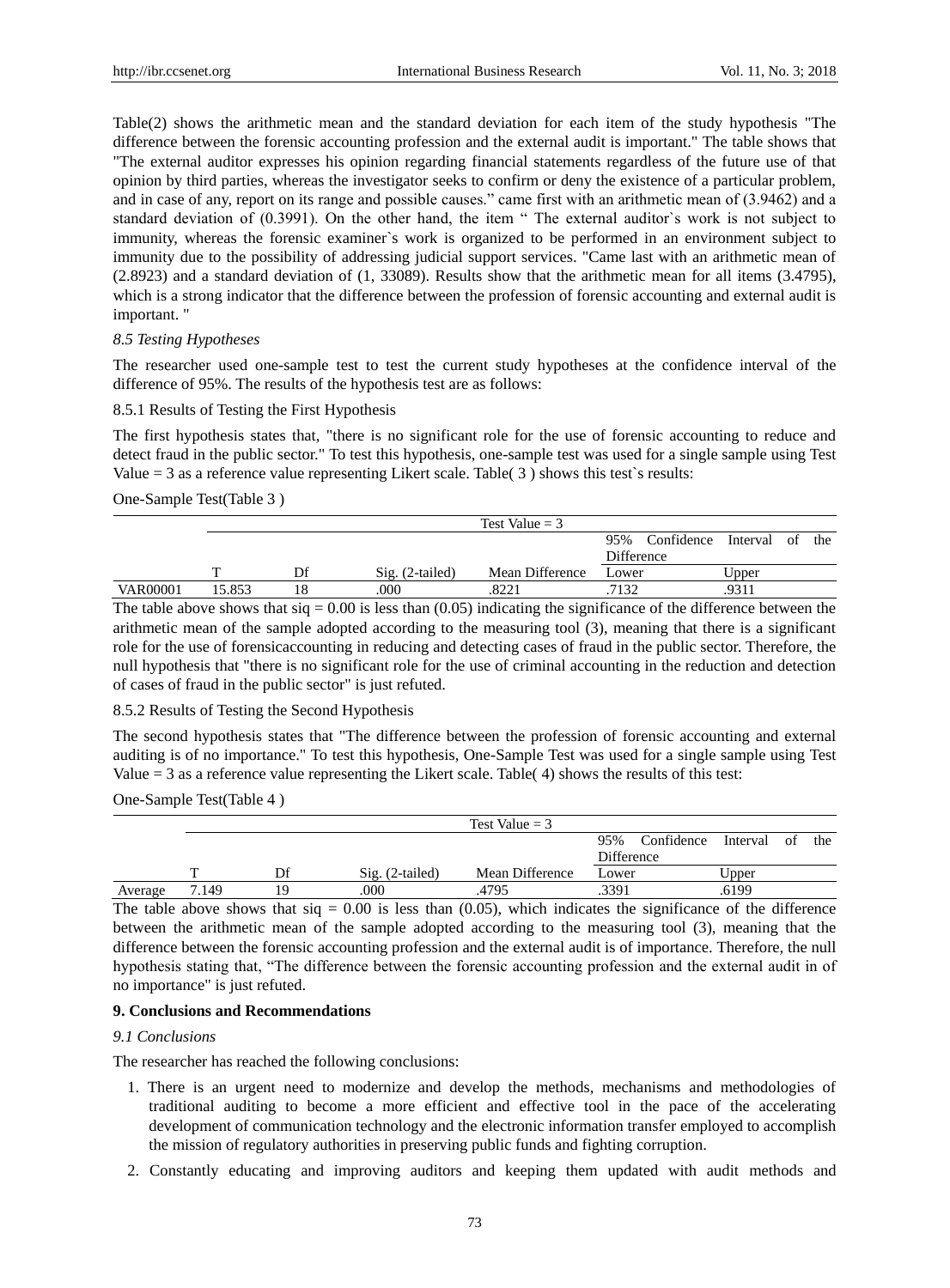methodologies to reflect positively on the improvement and development of control outputs, which enables the auditor to perform the audit in accordance with related standards.

- 3. The field study showed that there is a "role for forensic accounting in reducing cases of fraud and corruption in the public sector," based on Table (3), which shows that  $sig = 0.00$  is less than (0.05), indicating the significance of the difference between the arithmetic mean of the approved sample according to the measurement tool (3), indicating that the difference between the profession of forensic accounting and external auditing is of importance.
- 4. The field study also showed that the difference between the profession of forensic accounting and external auditing is of importance, based on Table  $(4)$ , which shows that siq = 0.00 is less than (0.05) indicating the significance of the difference between the arithmetic mean of the sample, (3), indicating that the difference between the profession of forensic accounting and external auditing is of importance.

#### *9.2 Recommendations*

Based on the previous results, and in addition to the annual report of the Integrity and Anti-corruption Commission of 2016, including 635 cases investigated, of which 151 were referred to the Prosecutor(www.jordan times.com/news/), the researcher suggests the following recommendations:

- 1. Working on the continuous coordination and cooperation between the regulatory bodies and anti- corruption entities. This has a pivotal role in the application of forensic audit standards.
- 2. The need to raise the efficiency of those working for the Audit Bureau through holding workshops specialized in the areas of forensic auditing, administrative control, performance control, internal control and government tenders control and management of government deposits and budgets.
- 3. Amending the Integrity and Anti-Corruption Act 2016, and unifying the legislations governing the issuance of government tenders and procurement.
- 4. Expanding the e-government system to reduce bribery and fight corruption.
- 5. Revising the policy of appointing directors and members of boards of directors in companies whose shares are owned by the Government.

#### **References**

- Ahmed, A. (2013). Analytical study for the role of Forensic Accounting in developing accounting processing mechanisms for anti-corruption inside Egyptian listed companies. Retrieved from http://www.academia.edu/31499078
- Albrecht, W. S., Albrecht, C. C., Albrecht, C. O., & Zimbelman, M. F. (2009). "Fraud Examination", 3rd Edition, 2009(OH: South-Western Cengaga Learning.
- American Institute of Certified Public Accountants, Statement on Auditing Standards (SAS) No 99,Consideration of Fraud in the Financial Statement Audit (Codified in AICPA Professional Standards -U.S Auditing Standards--AU,316)(NewYork:AICPA,2002).
- Bhasin, M. (2015). Creative Accounting Practices in the Indian Corporate Sector: An Empirical Study. British *Journal of Education, 3*(8), 55-62.
- Claire, A., & Jude, I. (2016). Forensic Accounting and Fraud Detection In Nigerian Public Sector *Igbinedion University Journal of Accounting*, 2149-173.
- Crumbley, D. L., Heitger, L. E., & Smith, G. S. (2007). Forensic and Investigative Accounting Chicago: CCH Incorporated, 2007.
- Crumbley, D. L., Heitger, L. E., &; Smith, G. S. (2005). Forensic and Investigative Accounting Chicago: CCH Incorporated.
- Davia, H. R. (2000).Fraud 101NY: John Wiley &Sons.
- Durkin, R. L. et, al (2003). Incorporating Forensic Procedures in an Audit Environment," Litigation and Dispute Resolution Services Committee (NY:AICPA,2003)
- Golden, T. W., Shalak, S. L., & Clayton, M. M. (2006). A Guide to Forensic Accounting Investigation. 2006 NewJersey; John Wiley & Sons, Inc, 2006.
- Hopwood, W. S., Leiner, J. J., &, Young, G. R. (2008). Forensic Accounting 1<sup>St</sup> Edition (NY: McGraw Hill companies, Inc., 2008.